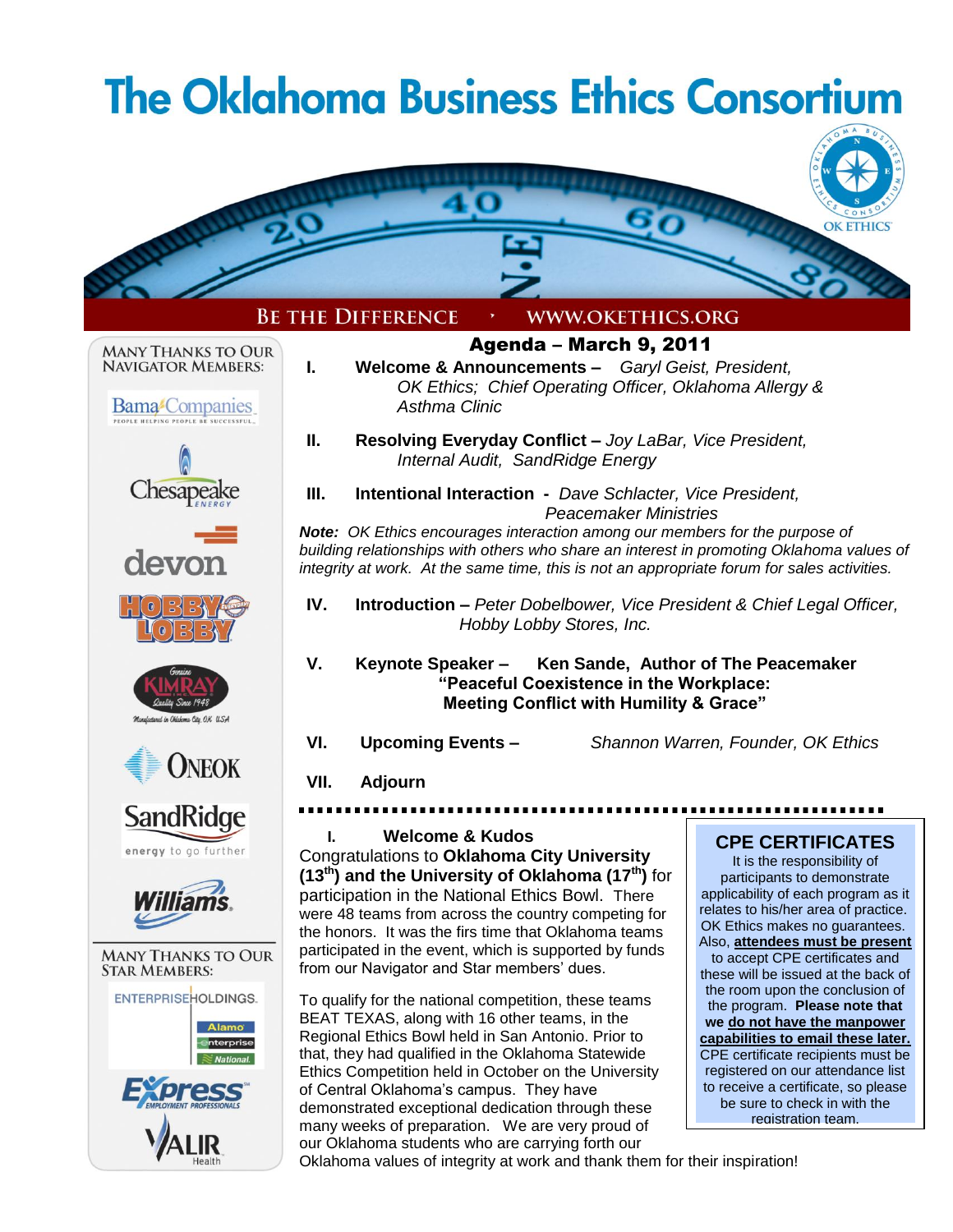#### **Oklahoma Business Ethics Consortium Guiding Principles Adopted July, 2004**

*To ensure that the Consortium fosters positive characteristics of integrity in the successful achievement of its goals, these Guiding Principles were discussed and adopted (with revisions) during a milestone planning session held by Consortium leaders in Stroud on June 18, 2004. These principles were developed based on the Character First Institute's values and philosophies.* 

#### **I. Responsibility to Self and Others:**

- **Service:**
	- o Passion for promoting ethics and integrity
	- $\circ$  Encouraging the promotion of ethical behavior through personal actions and
	- o Sharing ideas and resources
	- $\circ$  Responsibility and accountability for fulfilling the mission of the Consortium.
- **Collaboration:**
	- o Achievement of common goals through the promotion of ethical, mutually beneficial relationships
	- o Service to the Consortium over promotion of self-interest
	- $\circ$  Cooperation emphasized over competition in promoting ethical business conduct
	- $\circ$  Members collaborate by being constructively engaged in discussions regarding ethics
	- $\circ$  Seeking consensus in interactive discussions regarding ethical matters.
- **Respect:**
	- $\circ$  Members may become aware of confidential information shared by others in an effort to determine an ethical course of action. We ask members to be sensitive in recognizing and respecting the efforts made toward achieving ethical behavior. In that vein, public disclosure of this information is discouraged.
	- o We respect other members and the process by:
		- Exhibiting listening skills and actively listening to discussions
		- Being open to other points of view and outcomes
	- $\circ$  We are an inclusive organization and demonstrate this by welcoming members who are in different stages of learning as applied to ethical behavior.

#### **II. Lead with Integrity**

- **Dependability:**
	- $\circ$  Members are asked to demonstrate their support of this initiative by consistently attending meetings.
- **Initiative:**
	- $\circ$  Recruiting other members who have demonstrated a desire to promote ethical behavior in their organizations.
	- $\circ$  Recognizing what needs to be done to help promote the Mission of the Consortium and taking action to assist in that effort.
- **Honor:**
	- $\circ$  Members are asked to honor the Consortium through the practice of integrity and ethical behavior in their business dealings.
	- o We express gratefulness to our hosts, sponsors and speakers.
	- $\circ$  Realizing that each of us is in a mode of continual learning, we demonstrate humility, care and compassion when sharing our thoughts and knowledge.
- **Courage:**
	- o Speak the truth with confidence and encourage others to do the same.

#### **III. Inspire Trust**

- **We serve and promote the cause of truth with integrity, objectivity and fairness to all persons.**
	- o We hold ourselves accountable by consistently honoring our word.
		- o We extend trust abundantly to those who have earned it.
		- o Trust, once earned, will not be taken for granted, manipulated or abused.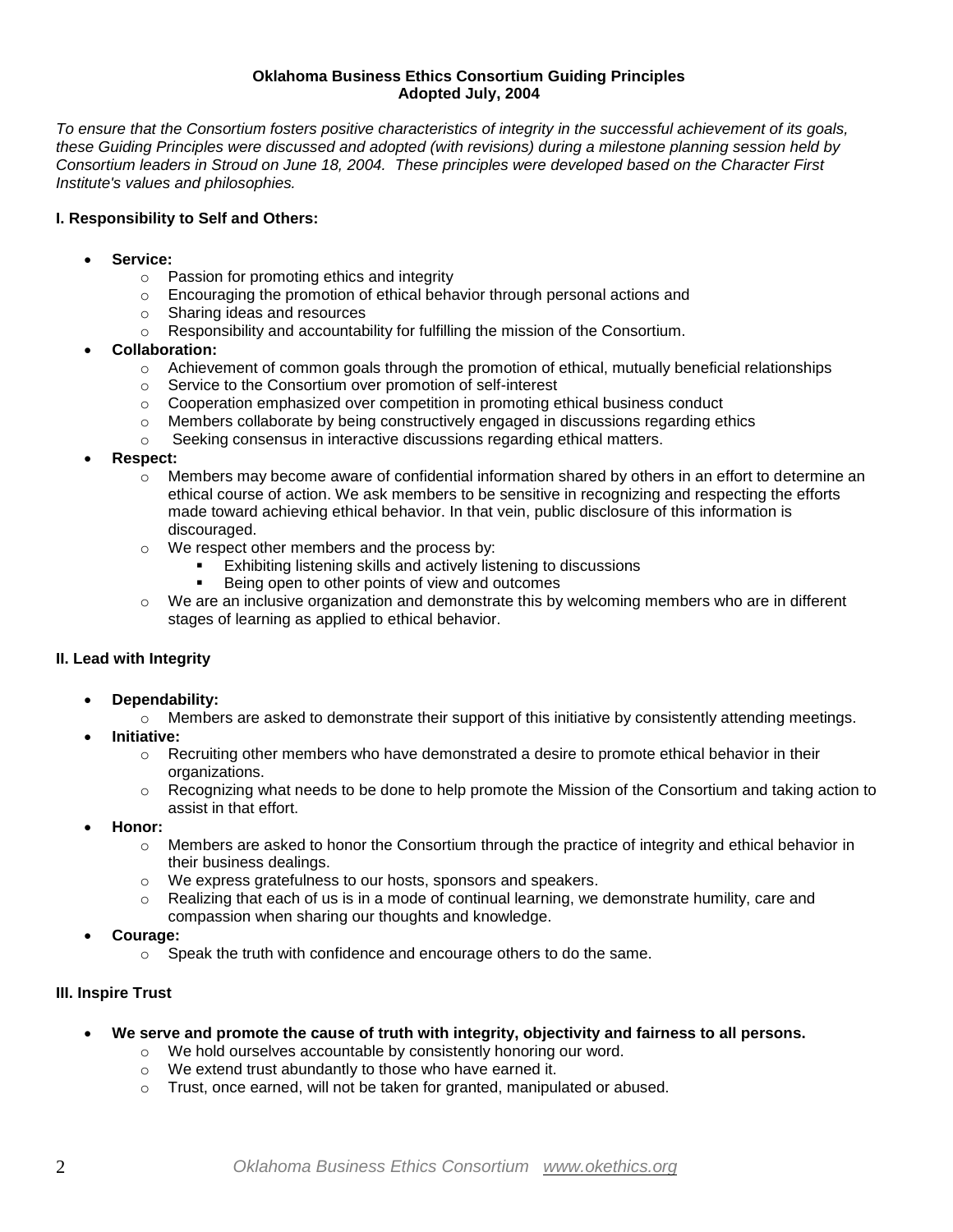**OCU Team Members led by Dr. Barbara Crandall:** 

- Bridget Poputa-Clean
- Drew McNichols
- John Riesenberg
- Maria Perez
- Bethany Layman
- Alisha O'Lague

**OU Team Members led by Breea Bacon, Dr. Stephen Ellis, Dr. Nim Razook and Adrienne Jablonski:** 

- Tony Boese
- **•** Evan DeFilippis
- Cody Franklin
- Guss Keyes
- Gregory Maus

#### **VOLUNTEER RECOGNITION:**

**OK Ethics has no staff and relies on volunteers to achieve the organization's successful pursuit of Oklahoma's values of integrity at work.**

**Registration Team:** These dependable individuals show up every month to diligently record our guests' attendance and handle the collection of fees:

- **Mark Neumeister,** D. R. Payne & Associates: Co-Chairperson
- **Mary Vaughan, CPA;** Co-Chairperson
- **Marvinette Ponder, Devon Energy**
- **Lucius Crandall,** Grant Thornton LLP

**Ambassador Team:** These friendly people welcome our guests each month and assist in helping them locate seats:

**Team Leaders:**

- **Tere Bettis,** Coppermark Bank: Co-Chairperson
- **Linda Streun,** Ideal Homes: Co-Chairperson

**Team Members:**

- **Kristy Boone,** Ideal Homes
- **Shannon Hiebert,** Enterprise Rent-A-Car
- **Brent Martens,** Accounting Principals
- **Arete Muse,** Vericrest Financial

**CPE certificates** – Michael Mount, Oklahoma Accountancy Board **Logistics: Jamie Potter,** Eide Bailly **Name tags: Kim Whyburn**, Devon Energy **Accounts Receivable Reconciliation:** Susan Pate, Stinnett & Associates **Pre-meeting Slide Show & AV:** Connie Rutz, Maximum Multimedia **Book sales by Mardel**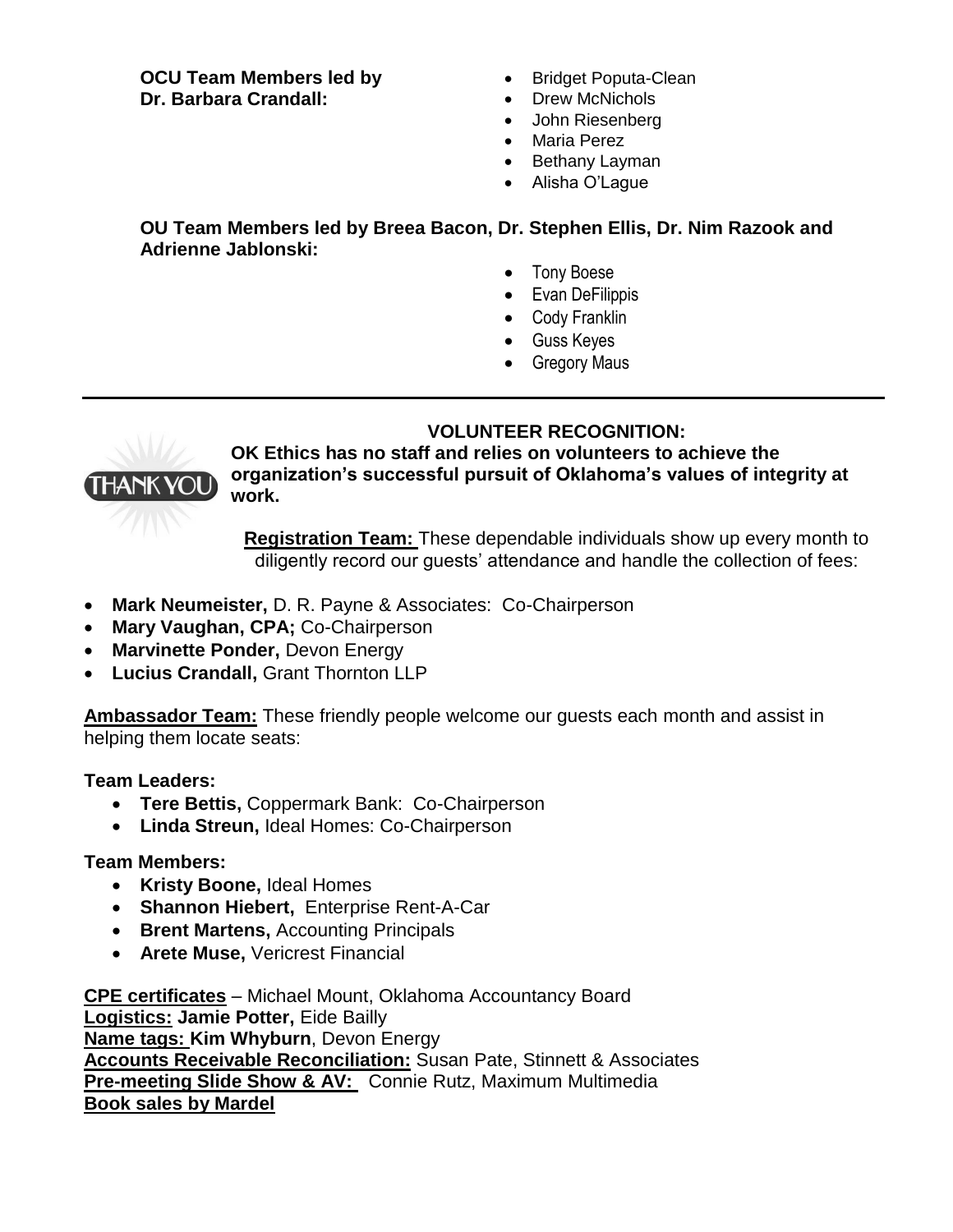#### **Join our team - Contact our leadership**

- **Programs:** Shannon Warren, Founder, OK Ethics [warrenokla@cox.net](mailto:warrenokla@cox.net) or 858-2233
- **Membership & Recruiting:** Shannon Hiebert, Vice President of Human Resources, Enterprise Rent-A-Car; [Shannon.Hiebert@erac.com](mailto:Shannon.Hiebert@erac.com) or call 330-9191
- **Public Relations:** Kellian Schneider, Owner, FullForce Branding & Marketing; [kellian@fullforcebusiness.com](mailto:kellian@fullforcebusiness.com)
- **Ambassador Co-Chairs:** Tere Bettis, Vice President of Human Resources, Coppermark Bank, [TBettis@coppermarkbank.com](mailto:TBettis@coppermarkbank.com) or Linda Streun, Director of Human Resources, Ideal Homes, [lindastreun@ideal-homes.com](mailto:lindastreun@ideal-homes.com)
- **Registration:** Mark Neumeister, D. R. Payne; 272-0511; [moneumeister@drpayne.com](mailto:moneumeister@drpayne.com)



## **REMINDER: COMPASS AWARD APPLICATIONS DUE MARCH 24, 2011**

**Past Recipients Include:**

#### **2010 Recipients:**

Express Employment Professionals (OKC) Kimray (OKC) Retirement Investment Advisors (OKC)

#### **2009 Recipients:**

Chesapeake Energy (OKC) Leader Communications, Inc. (OKC)

#### **2008 Recipients:**

BKD, Inc. (OKC) Ideal Homes of Norman (Norman) Principal Technologies, Inc. (OKC)

#### **2007 Recipients:**

Boeing (OKC) The Bama Companies (Tulsa) Coppermark Bank (OKC) Nextep (Norman)

#### **2006 Recipients:**

Eide Bailly LLC (OKC & Tulsa) Valir Health (OKC)

**OK ETHICS VISION: To be recognized as a statewide and national forum for promoting business ethics.**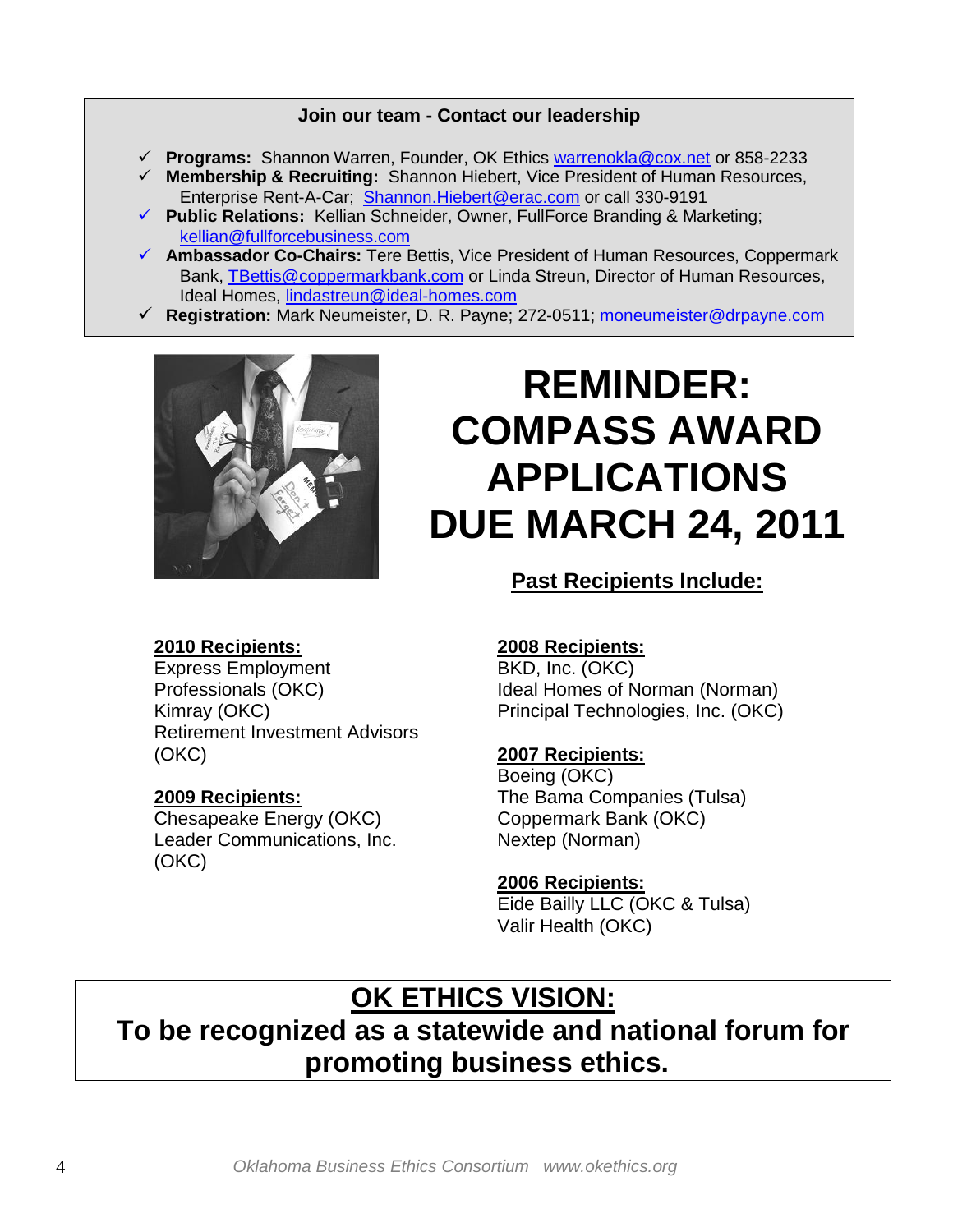#### **V. PREVIEW OF UPCOMING EVENTS** *Shannon Warren, Founder, OK Ethics*

## **OKC - Leadership Series**

| March 22 - April 12, 2011                                                                                                                                              | March 30, 2011                                                                                  | April 26, 2011                                                                                                            |
|------------------------------------------------------------------------------------------------------------------------------------------------------------------------|-------------------------------------------------------------------------------------------------|---------------------------------------------------------------------------------------------------------------------------|
| <b>Bill Blew</b><br><b>Pastor &amp; Former Judge</b><br>"Resolving Everyday<br>Conflict"<br>Lunch & Evening Workshops<br>Go to www.okethics.org for<br>times/locations | <b>John Gibson</b><br><b>President &amp; CEO, ONEOK</b><br>"How Not to Change<br>During Change" | <b>Compass Awards</b><br><b>Keynote</b><br><b>Rita Aragon</b><br><b>Secretary of Veterans</b><br>Affairs - State of Okla. |
|                                                                                                                                                                        |                                                                                                 |                                                                                                                           |

**TULSA OK ETHICS CHAPTER March 24, 2011**

**"Making Character First" Thomas Hill Chairman, Kimray, Inc. Founder, Character First Institute Author & Lecturer**

> **New Venue Doubletree Hotel Downtown Tulsa 616 W. Seventh Street**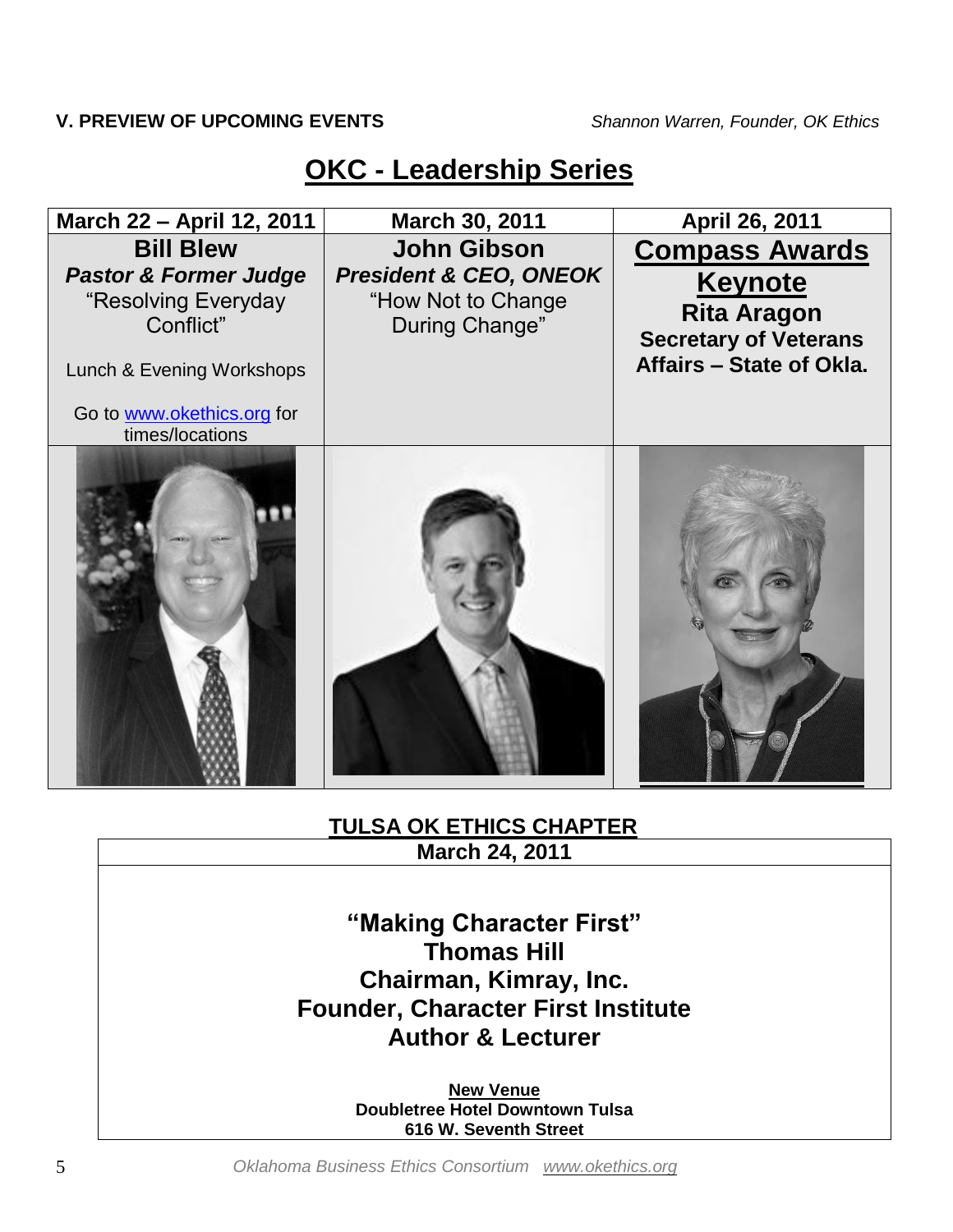

### **UPCOMING EVENTS FOCUSED ON INTEGRITY AT WORK (Not affiliated with OK Ethics)**

For nearly eight years, we have been inspired by our friendship with the Character First Institute. Leaders with that organization provided the wisdom and insight for OK Ethics' Guiding Principles.



**All events are by invitation only.** To learn more about the Character First Institute, please contact John Burnett or Steven Menzel at 405-815-0001 for a personal invitation.

#### *March 30, 2011: Orientation Training*

The Character First Orientation Training is a hands-on, practical session on how to implement Character First in your organization.

It is a must for new members to get the full value of Character First, and it's a great refresher for existing members!

#### **Topics Include:**

- *» What is character, and why is it important?*
- *» How to emphasize character in the workplace*
- *» How to recognize employees for excellence*
- *» How to handle misconduct or poor character*

*(This training is designed for mid-level managers and higher. It is recommended for 6 continuing education credits.)*

**When:** March 30, 9am–4pm // June 1, 9am–4pm **Where:** [PHF Conference Center](http://www.phfcc.com/directions.htm) (downtown Oklahoma City) **Cost:** \$295 per person (or \$40/person for Member Organizations) **Register:** Call 877-357-0001 or email: [events@characterfirst.com](mailto:events@characterfirst.com)



The Character Council of Central Oklahoma is a separate organization dedicated to promoting character in the Oklahoma City area. Each month,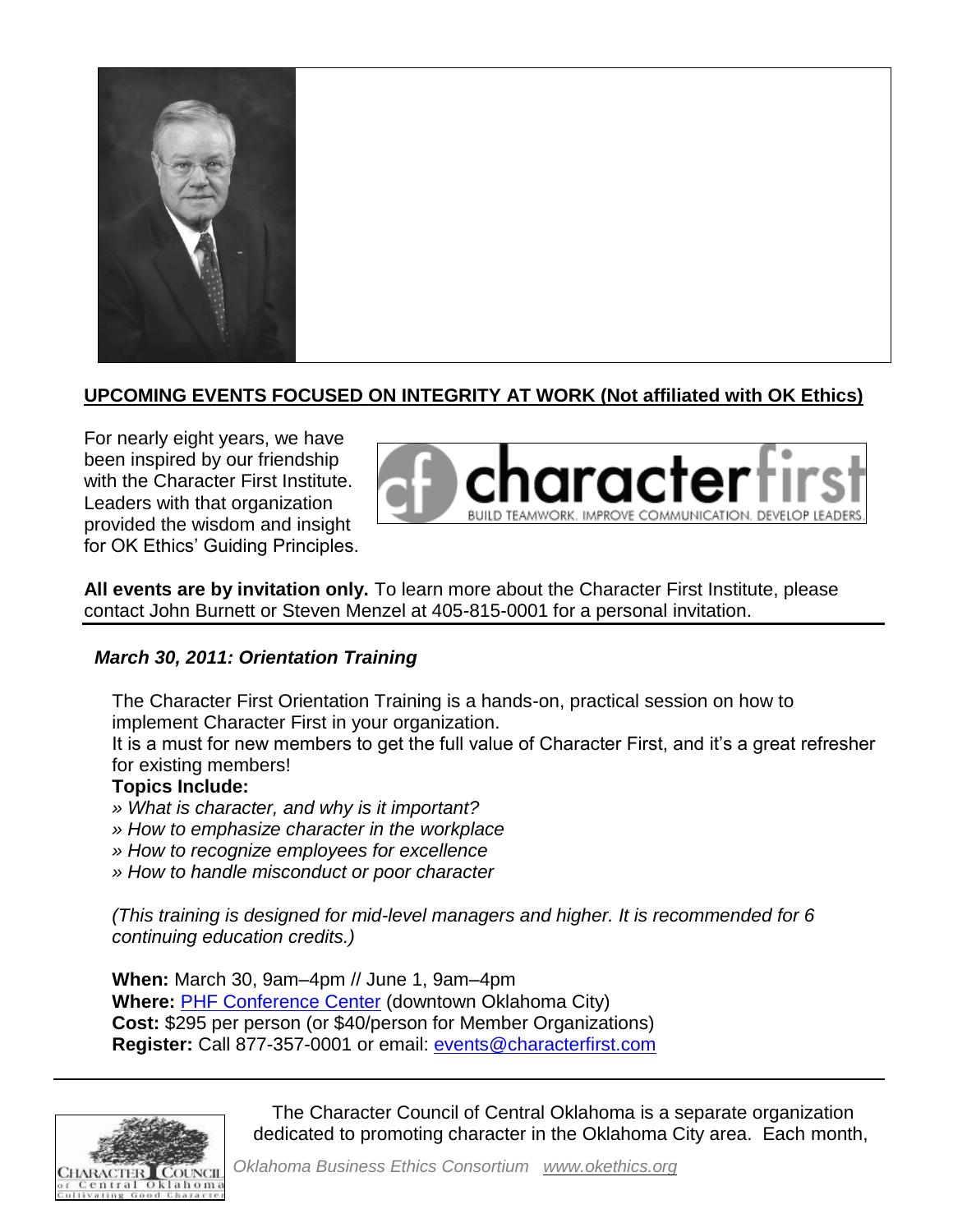they host a luncheon highlighting one of the 49 character traits developed by the Character First Institute. Cost is \$10 and reservations may be made by contacting them at (405) 526-0001.

#### **General Program Disclaimer:**

Members of the Oklahoma Business Ethics Consortium frequently share information concerning various issues and developments that may have legal implications. The discussions, commentary, and handouts at Consortium meetings or presentations to other organizations are for general informational purposes only. They cover only some aspects of the subject topic, and do not constitute a complete legal analysis of the topic or how it might apply to any particular set of facts. Before taking any action based on information presented during a Consortium event, participants are encouraged to consult a qualified attorney. The observations and comments of presenters at Consortium meetings and networking are the views and opinions of the presenter and do not constitute the opinion or policies of the Consortium or any of its members. Presenters are respectfully requested to avoid profanity, preaching, politics and self-promotion during their lectures

#### **About Your Presenters:**

**Ken Sande** is president of Peacemaker Ministries [\(www.Peacemaker.net\)](http://www.peacemaker.net/) in Billings, Montana.



After working as an engineer at Cordis-Dow and then getting a law degree, God led Ken into the new field of Christian conciliation in 1982. He founded Peacemaker Ministries then, along with several pastors, business people, and attorneys.

A local ministry became national and then international after Ken wrote *The Peacemaker: A Biblical Guide to Resolving Personal Conflict,* which has been translated into a dozen languages. He and a staff that now numbers 30 carry out Peacemaker Ministries' mission of "equipping and assisting Christians and their churches to respond to conflict biblically."

Ken is passionate about bringing the life-changing power of the gospel and God's peacemaking principles into the lives of Christians and their churches. Over the years he has ministered to parties in hundreds of conflicts ranging from simple personal disputes to complex church and legal conflicts. He regularly serves as a consultant to churches and Christian leaders, has

written numerous resources on conflict resolution. He has co-authored two books – one for teens, *The Peacemaker Student Edition*, and one on family relationships, *Peacemaking for Families*. His wife, Corlette, published a biblical curriculum for children, *The Young Peacemaker,* that has been used widely in many other countries for families, schools, Sunday schools, and missions.

He loves to teach; God has given him numerous opportunities to speak at churches and conferences throughout the U.S. and in many other countries. One memorable trip included teaching biblical peacemaking to a large, eager group of church leaders in the capitol city of Indonesia.

Ken is a history and movie buff. He and Corlette love to hike with their two teenagers in the mountains near their home in Montana.

**David D. Schlachter** serves as the Vice President of the Institute of Christian Conciliation for Peacemaker Ministries, overseeing the delivery of mediation and arbitration services for the resolution of conflicts and disputes for individuals, businesses, and organizations, as well as serving as a mediator and arbitrator. He also oversees the delivery of assistance and intervention services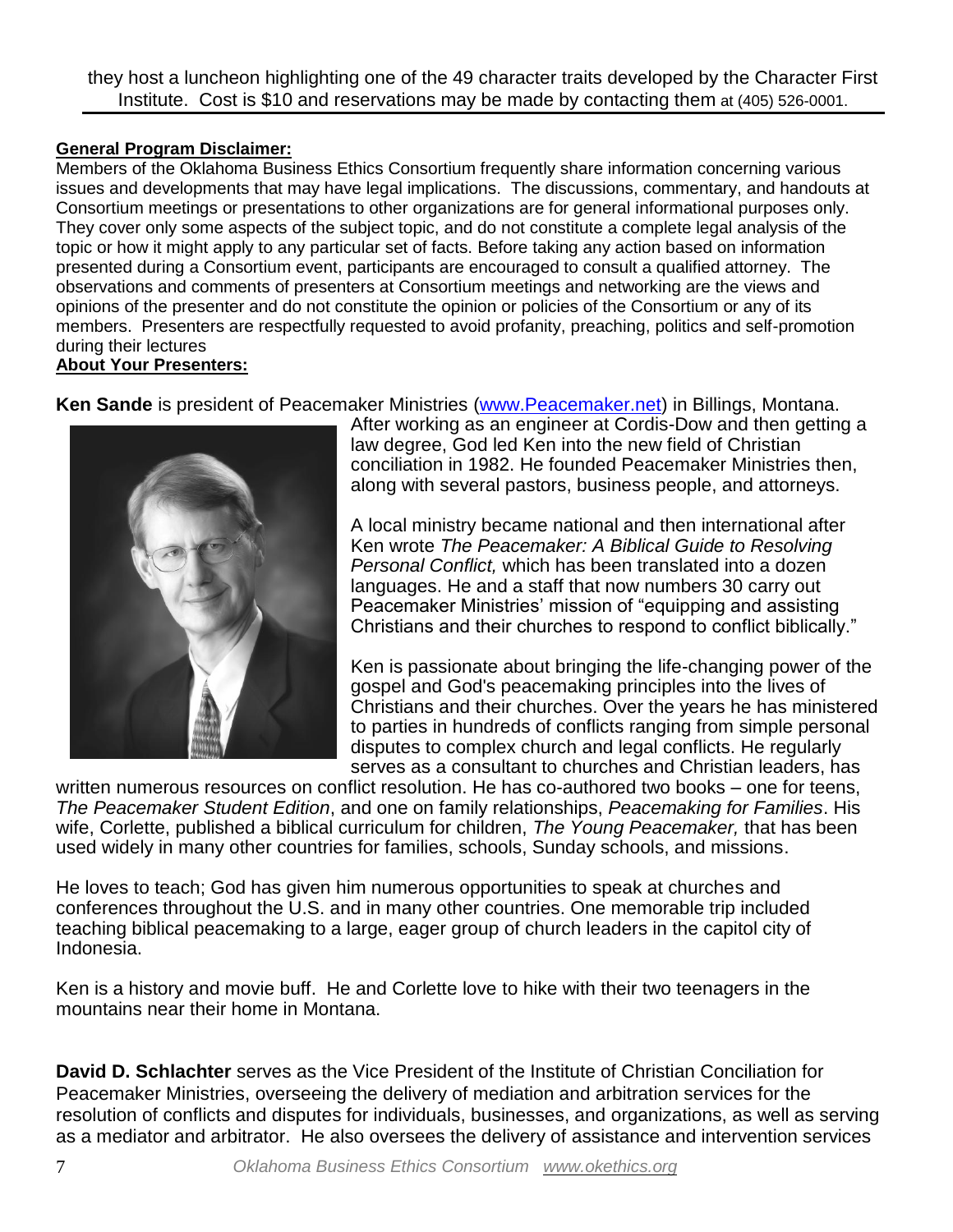to churches experiencing conflict and working with denominational groups to prepare their staff to deliver church assistance and intervention services. He is also part of the team reaching out to businesses and organizations seeking workplace conflict resolution training and services. He is part of the teaching staff for conciliator training provided by Peacemaker Ministries, including foundational training for conciliators and advanced training through the Certification Program. A Certified Christian Conciliator and University of Denver Law School graduate, David practiced law for 26 years in Denver, Colorado, specializing in business, real estate, and commercial litigation, before joining the Peacemaker Ministries staff. He has taught biblical peacemaking in his church, for Peacemaker Ministries, and internationally. He has been married to his wife, Carol for 37 years, and has three adult children and a granddaughter.

#### **Contact Information:**

406-256-1583 ; [www.peacemaker.net;](http://www.peacemaker.net/) [mail@peacemaker.net](mailto:mail@peacemaker.net)

### **PEACEFUL COEXISTENCE IN THE WORKPLACE MEETING CONFLICT WITH HUMILITY AND GRACE**

- **1. Conflict is costly in the workplace (and at home)**
	- 22% of workers say they put less effort into work because of conflict at the office



PEACEMAKER **MINISTRIES** 

- Conflicts resulting in the loss of an employee can cost 150% of the employee's annual compensation (managers ~ 250%)
- 60-80% of all difficulties in organizations stem from strained relationships, not from
- Employers can lose up to 25% of an employee's productivity due to family strife or divorce deficits in skills or motivation
- **2. Faith-Based conflict resolution is a tradition in every major religion**
- **3. Investing in People/Relational Skills Can Produce a "Double ROI"**
	- Every manager leaves a "wake" (Henry Cloud)
	- Hard skills / Soft Skills (Prov. 22:39, 22:11)

Technical Expertise x Relational abilities = Contribution to company

Emotional Intelligence (James 3:13-18; Phil. 2:3-4)

| <b>Self Awareness</b> | Self Management                            |
|-----------------------|--------------------------------------------|
|                       | Social Awareness   Relationship Management |

**4. Conflict Resolution is a core relational skill (and a great way to raise EI)**

#### **Four G's of Peacemaking**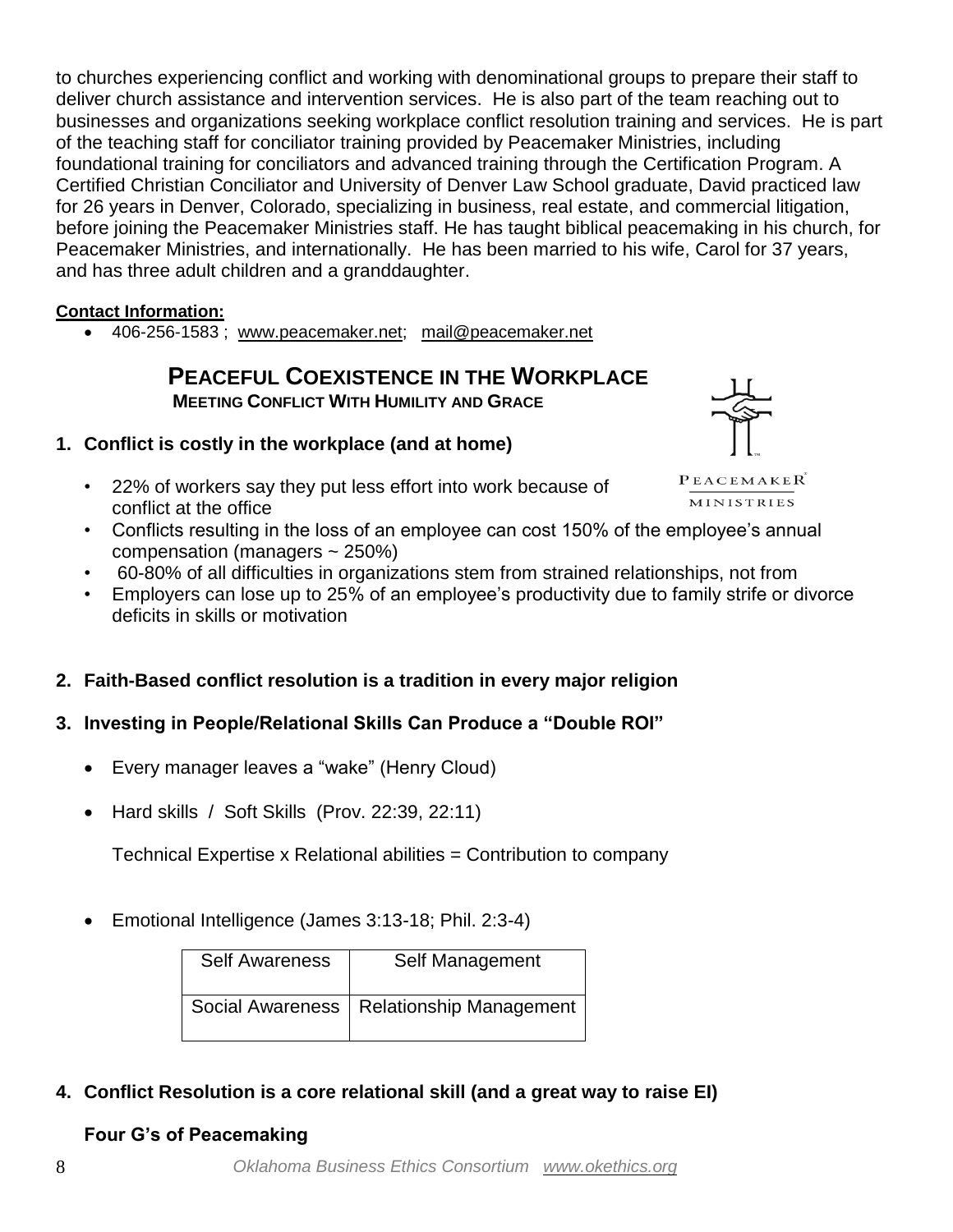- Go to Higher Ground (1 Cor. 10:31)
- Get Real About Yourself (Matt. 7:3-5)
- Gently Engage Others (Gal. 6:1)
- Get Together on Lasting Solutions (Matt. 5:23-24)